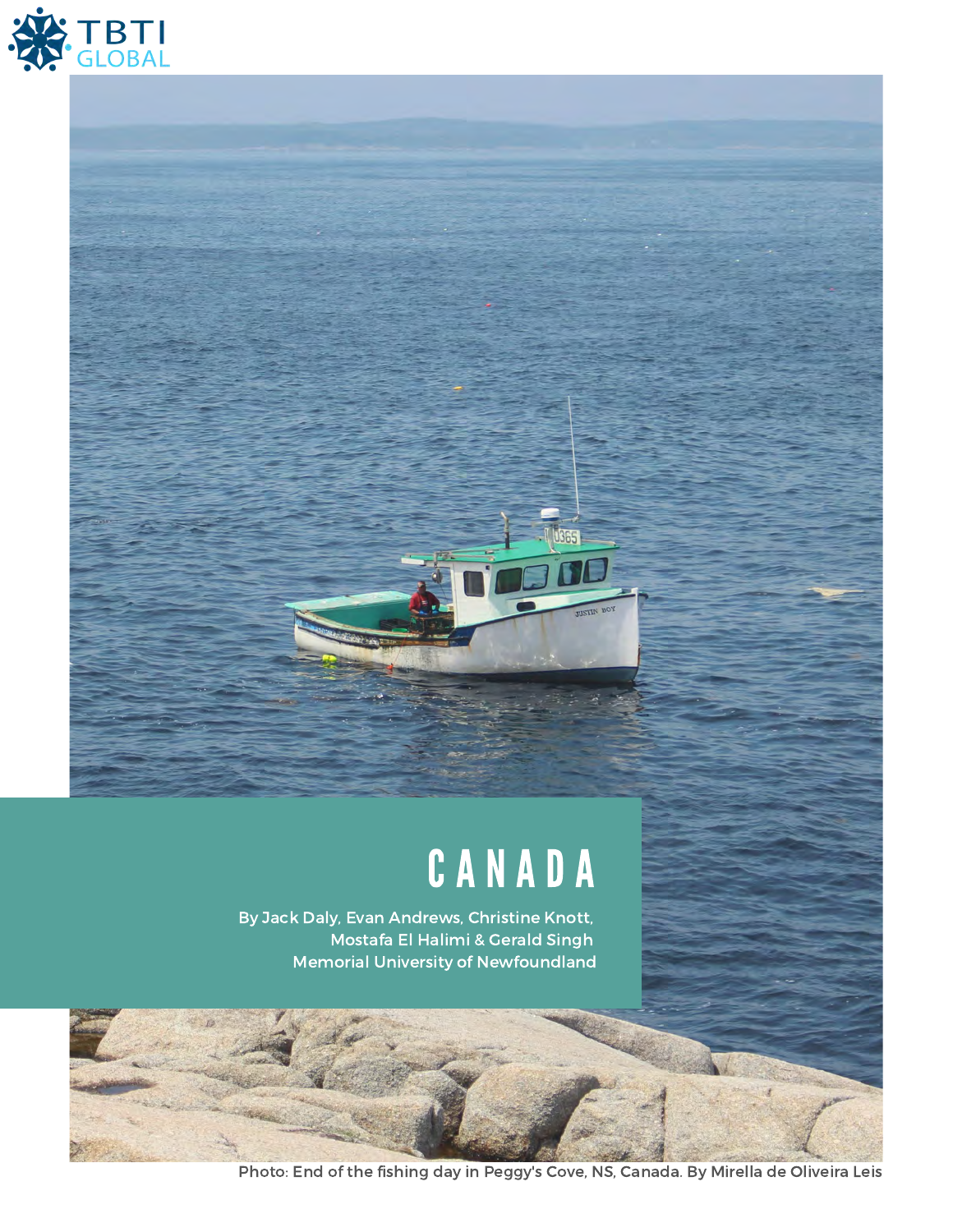## **Why SSF?**

Canada is a world-leading ocean nation, with a history of fishing by Indigenous, migrant and Settler communities. With the longest coastline in the world and home to large watersheds and inland aquatic resources, Canadian Indigenous, food, and commercial fisheries have an extensive history of resource use. Scholars have identified defining characteristics for SSF in Canada in terms of vessel length, distance from shore fished, gear type used, socioeconomic importance, and environmental impact. Currently, the lack of formal recognition of SSF in Canada and rather a focus on recreational, commercial and Indigenous fisheries in federal policy limit the potential implementation of a coherent policy framework such as, for example, the SSF Guidelines, which were opposed by Canada during their initial development.

The diversity of fisheries in the three ocean basins that surround Canada and the rivers, lakes, and deltas within its borders, complicate a clear-cut policy definition. Further, the rapidly changing nature of fisheries due to impacts from market influence, climate change, and economic development, are all governed through legal and policy frameworks at different governmental levels and jurisdictions. Another limiting factor is that fisheries in Canada are associated mainly with 'harvesting,' with the default fisher being male. This overlooks the diversity of work that occurs throughout the value chain, including seafood processing which makes the significant role of women and migrant workers in fisheries invisible. It also hides the multigenerational and family-based significance of the fishery in rural coastal communities. Regardless, the documented history of SSF and their social and economic importance in both marine and terrestrial coastal communities highlight their importance across the country and relevance for representation in this scan of legal and policy frameworks for SSF.

### What are SSF?

There is no explicit definition of small-scale fisheries in the Canadian legislative or legal context. Inshore fisheries are not defined in the Fisheries Act but are somewhat defined in fisheries management plans for specific fisheries (i.e., Vessel length).

Generally, SSF in Canada use smaller vessels, fish closer to shore, and their catches in local harbours. SSF have important economic and social meaning and value to much of Canada's rural coastal and Indigenous communities. Where applicable, catches are processed locally to maintain benefits through local value chains.

The Fisheries Act (1985)

- refers to **commercial inshore fisheries and communities** (Section 2.5)
- authorizes regulations "respecting the proper management and control of the **seacoast and inland fisheries**, including for social, economic or cultural purposes (Section43(1).



the rights of **Indigenous fisheries** were affirmed in the 1990 Supreme Court of Canada case R v. Sparrow which secures the Aboriginal right to fish for food, social and ceremonial purposes (R v. Sparrow 1990) – fisheries which can be considered small-scale.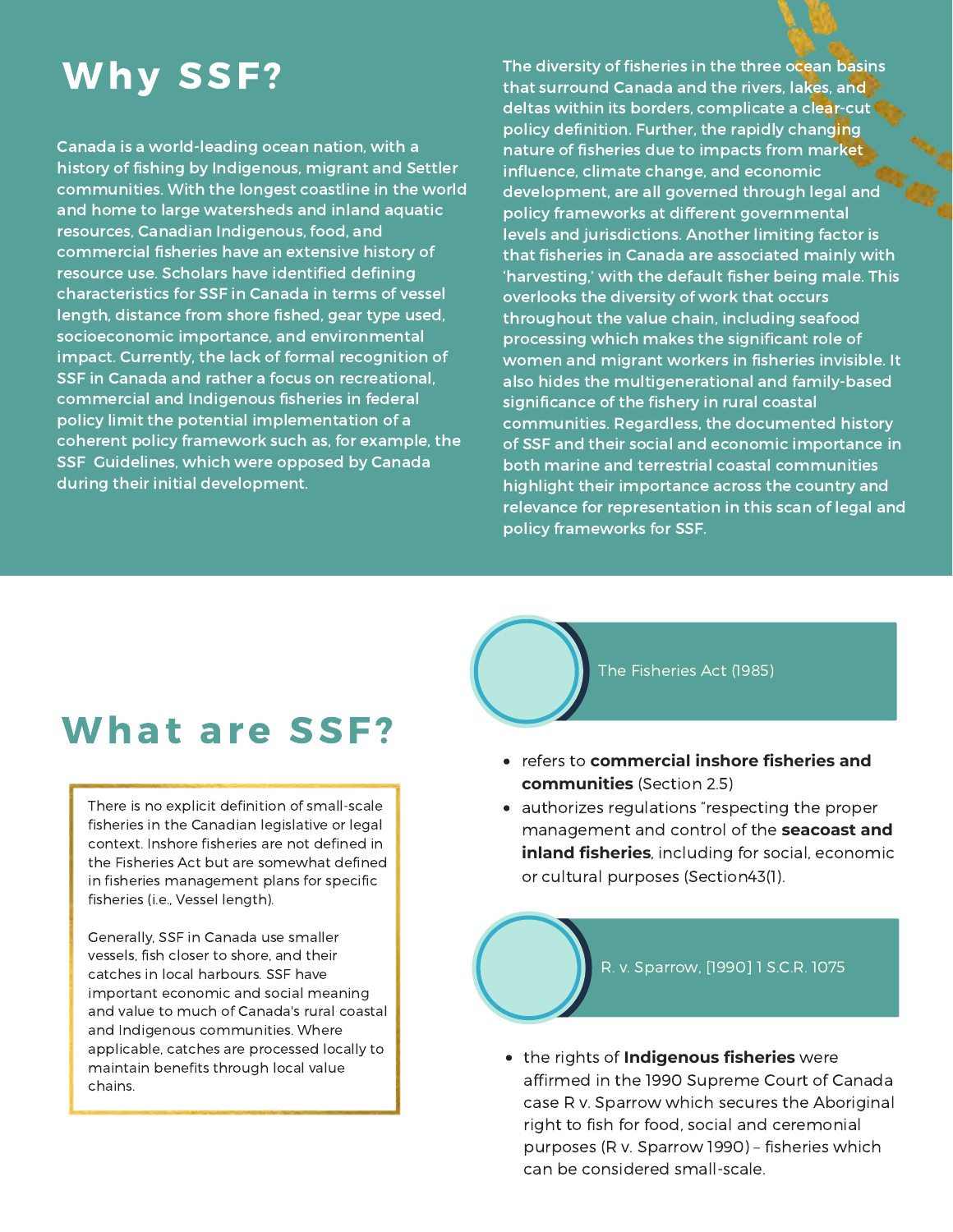

### Who governs SSF?

#### National authorities in charge of fisheries governance:

- Fisheries and Oceans Canada (DFO) [Primary authority]
- Provincial and territorial governments
- Indigenous governing bodies
- Environment and Climate Change
- Transport Canada
- Economic Development and Community Wellbeing: Employment and Social Development Canada; Infrastructure and Communities; Women and Gender Equality and Rural Economic Development; and Immigration, Refugees, and Citizenship Canada

#### DFO Responsibilities:

- Sustainably manage fisheries and aquaculture
- Plan activities affecting estuaries and coastal and marine waters;
- Manages coast guard services and marine science services
- Protect and promote recovery of aquatic species at risk
- Coastal Fisheries Protection Act (regulates access of foreign vessels)
- Canada Shipping Act (outlines search and rescue responsibilities)
- Manages harbours

Canadian Food Inspection Agency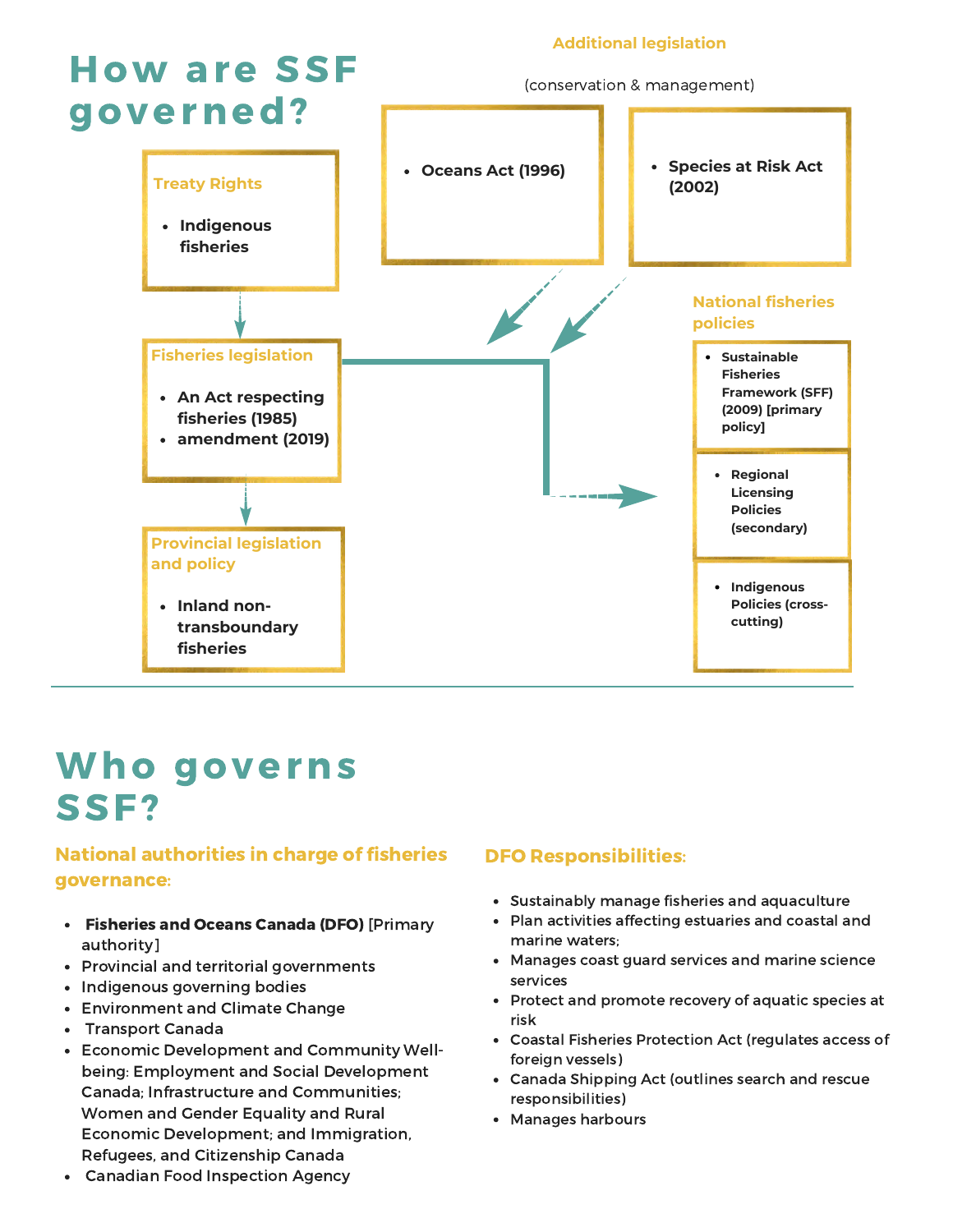

### **What principles** govern fisheries?

**Human rights & dignity** 

**Respect of cultures** 

**Non-discrimination** 

**Gender equality & equity** 

**Equity & equality** 

**Consultation & participation** 

**Rule of law** 

**Transparency** 

**Accountability** 

**Economic, social & environmental** sustainability

**Ecosystem approach to fisheries** 

**Social responsibility** 

**Other SSF relevant principles**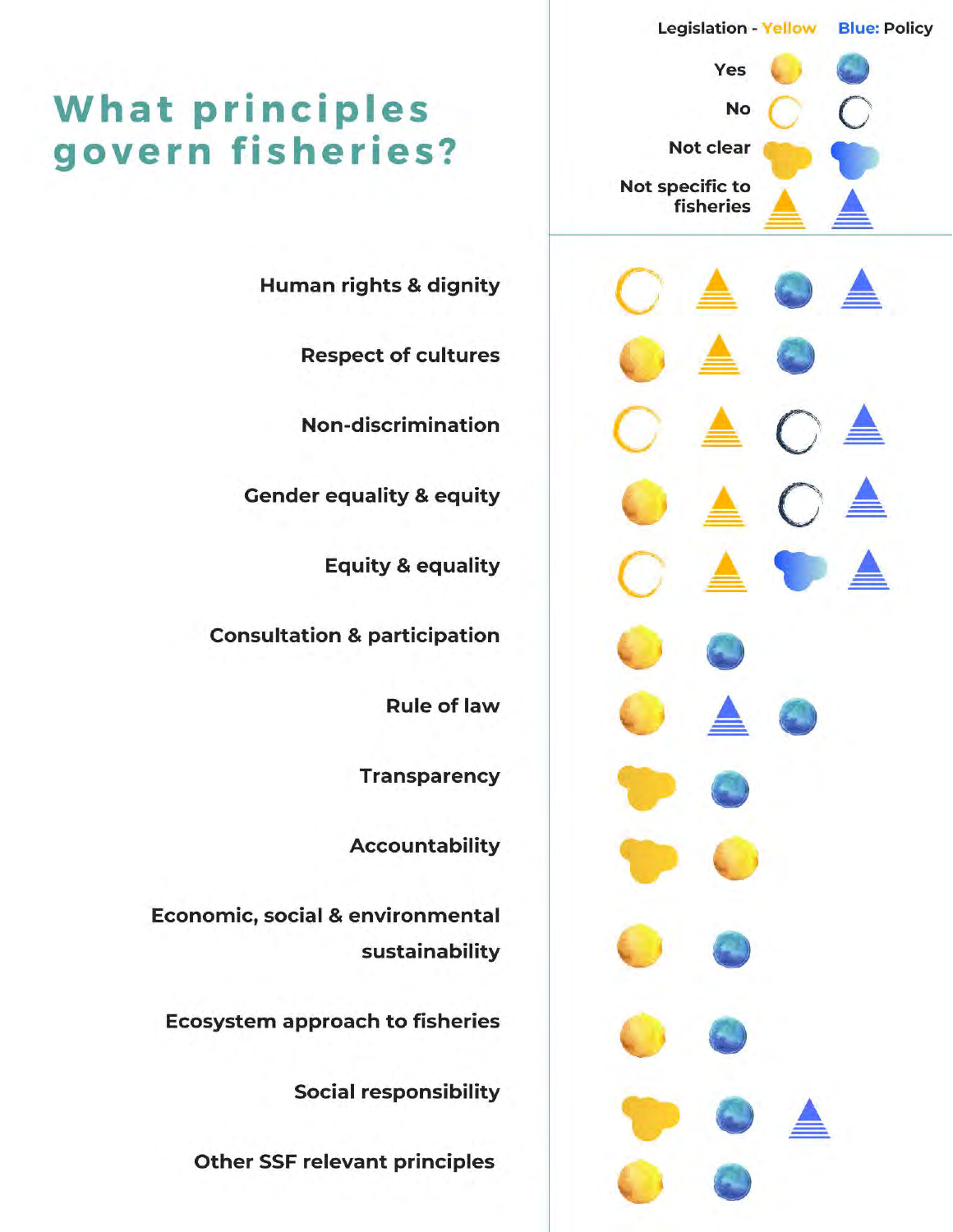### What legal and policy instruments are SSF specific?



### **Note**

Due to Canada's lack of formal recognition of a small-scale fisheries sector nationwide, the majority of the instruments are checked as "No specific provision for SSF" or "Not Clear." Given that there are many relevant policies for this next section in regard to the commercial fisheries, of which a substantial portion are of the 'smaller-scale' i.e., inshore fisheries, the authors have given examples of relevant policies or instances where policies were enacted to support the inshore sector. These examples can be found in the ISSF template.

### No specific provisions for SSF

- Exclusive fishing area or priority access to fishery resources for SSF
- MCS measures and others aimed to deter, prevent and eliminate IUU applying to SSF
- Labour rights or social benefits for SSF along the value chain
- Capacity building program for SSF
- Recognition of SSF as professional workers, along the value chain
- Responsible trade in fish and certification of fishery products from SSF, including sanitary and safety standards for domestic vs. export markets
- Legal protection of women in SSF, along the value chain
- Special treatment to women in SSF
- Protection of SSF from disaster risks/ climate change, and/or recognition of SSF vulnerability in disaster risk/climate change policies and strategies

#### Not clear

- Tenure and related rights for SSF
- Registration requirements for SSF
- Social development, employment and decent work for SSF along the value chain